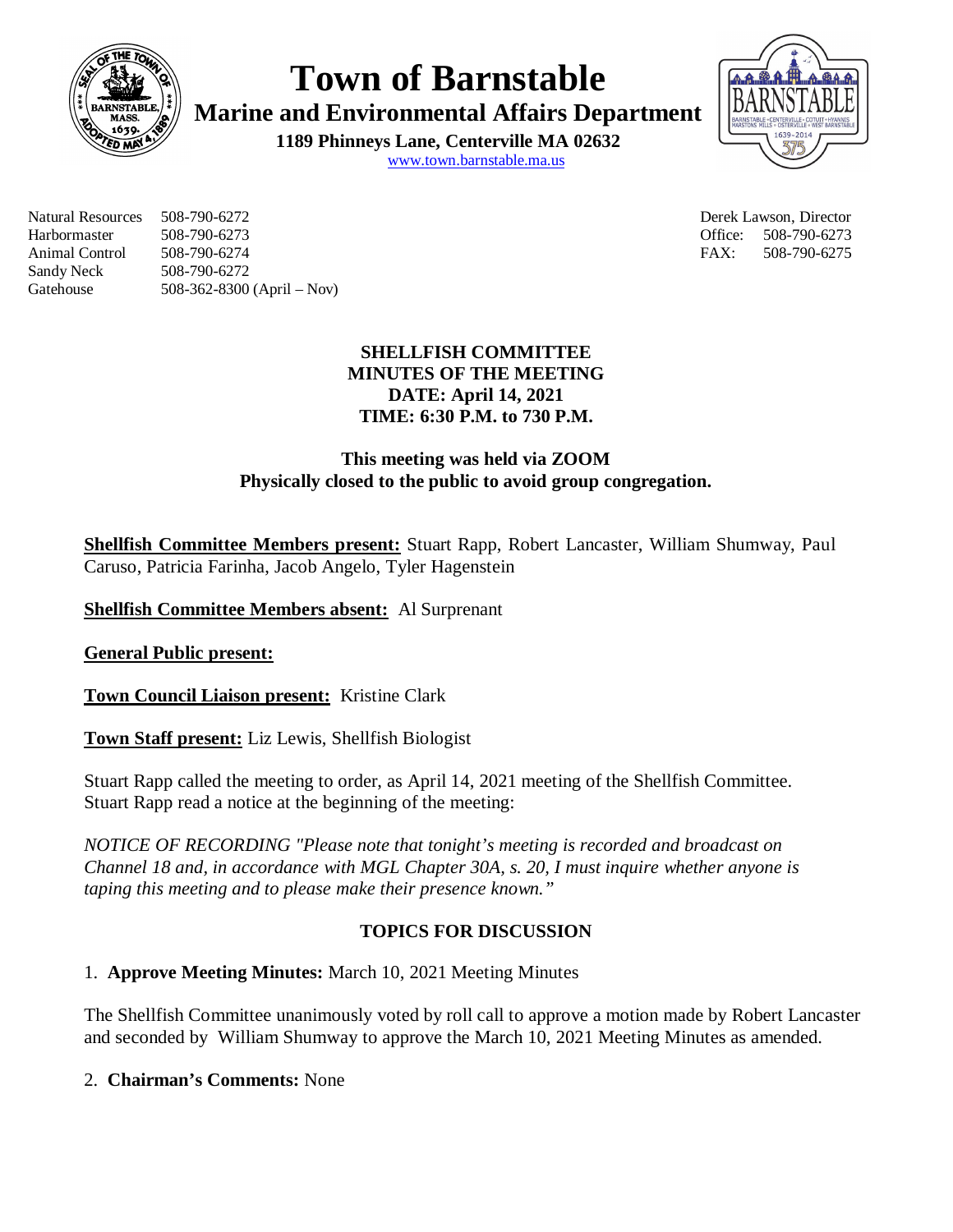### 3. **Natural Resources Report:**

Shellfish Biologist Liz Lewis reported the following:

Recreational Shellfish Permits Sold to date:

| <b>Permit Type</b> | 2020          | 2021 |
|--------------------|---------------|------|
| Resident           | 380           | 583  |
| Senior Resident    | 292           | 654  |
| Non-Resident       | 130           | 319  |
| Seasonal           | $\mathcal{L}$ |      |
| NR Veteran         | 10            | 18   |
| NR Senior Veteran  | 37            | 53   |
| <b>TOTALS</b>      | 834           | 1627 |

Oyster Season Closed April 1<sup>st</sup> at Scudder Lane as well as the Recreational Shellfish Area.

Oyster Season on the south side is open until 04/28/21 at Bay Street.

Largest Oyster Contest:

### **What's the largest Oyster you have evah slurped? Join in on the delicious fun and enter the BIGGEST OYSTER SLURP Contest!**

We are holding an oyster contest for the month of April! The person who eats the largest oyster on the half shell from Bay Street will win a peck basket, a clamming life t-shirt, and a golden oyster "medal".

- To enter, the person must send in two pictures; one is the oyster with a ruler (to get the measurement) and the other is of the person slurping it down!
- Largest oyster wins! Tie goes to the best slurping picture.
- All entries can be submitted by 4/28/2021 to Elizabeth. Lewis@town. barnstable.ma.us.
- The winner will be chosen April 30th!
- CONTEST OPEN TO: VALID 2021 BARNSTABLE RECREATIONAL SHELLFISH PERMIT HOLDERS ONLY | Bay Street Harvest

Centerville River Relays for Commercial Shellfisherman Only:

We will be conducting Centerville River Relays once again this year. The relay dates and times are attached. It will only be open to Commercial Shellfishers due to COVID; same as last year. If we reach the 250 bushel quota early, the following relay dates will be cancelled. I will send out another email if the relays end early.

Should you choose to participate in the relays, you will need to fill out the attached W9 form (regardless if you've done one before) and the Centerville River Agreement with your signature and hand them in at the landing **before the relay begins**. You will not be able to participate without these two forms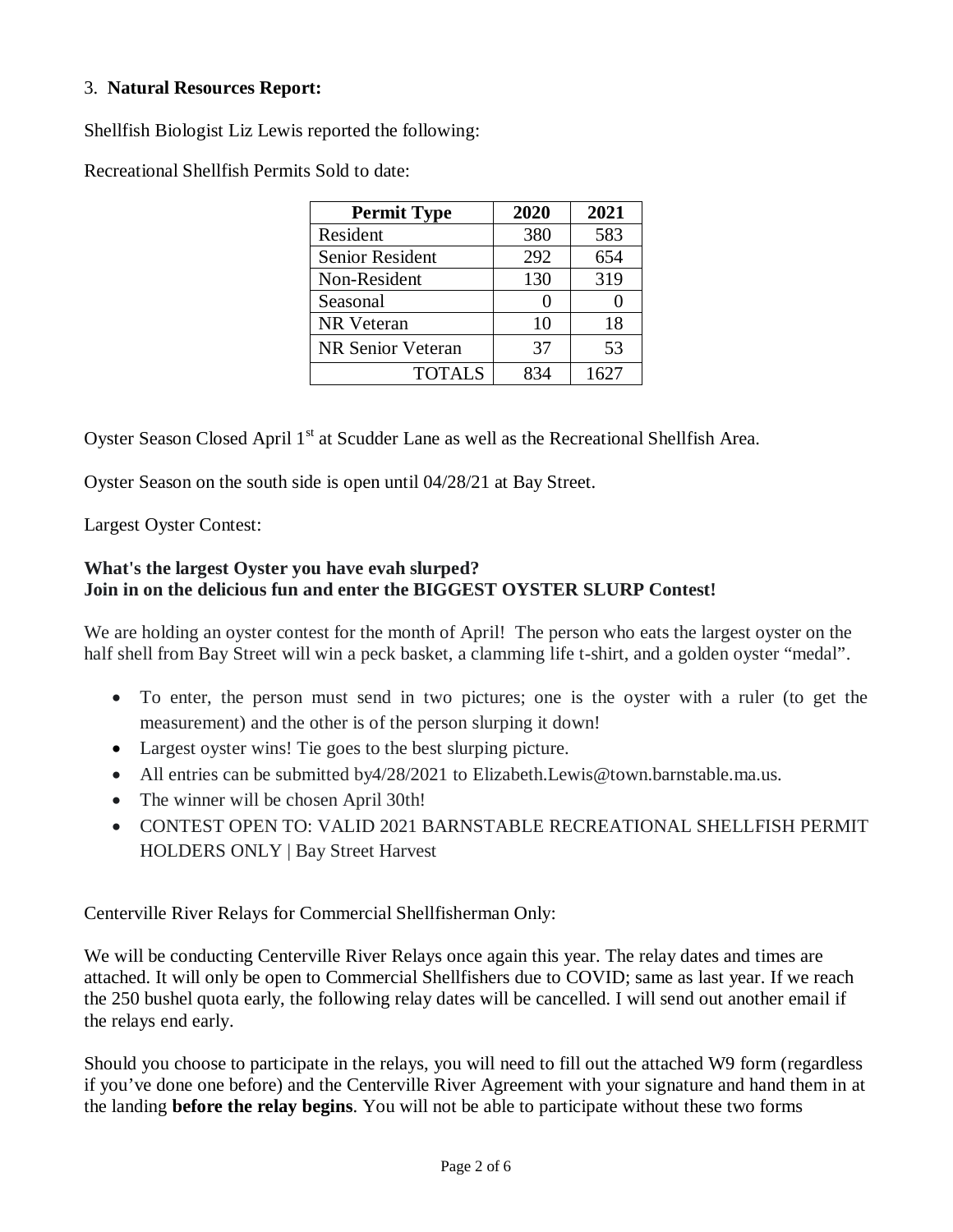completed. If you need paper copies, please email me back and we can arrange a time for you to pick them up.

#### **SPRING 2021 SCHEDULE CENTERVILLE AND BUMPS RIVER CONTAMINATED QUAHOG RELAY**

#### **\*MEET AT HAYWARD LANDING\***

Boat leaves the landing at the times below. Check-in is 15 minutes before time listed.

#### **High Tide Dates for Dragging:**

| May $6th$ , Thursday | 6:30AM-12:00PM |
|----------------------|----------------|
| May $7th$ , Friday   | 7:00AM-1:30PM  |

Low Tide Dates

| May $17th$ , Monday                            | 8:30AM-2:00PM |
|------------------------------------------------|---------------|
| May 18 <sup>th</sup> , Tuesday                 | 9:00AM-2:30PM |
| May 19 <sup>th</sup> , Wednesday 9:30AM-3:00PM |               |

\*Bushel baskets will be provided, but the contractor must supply all other gear.

\*Town will pay \$40 per level bushel (orange tote basket) at the end of contaminated relay season. It is your responsibility to fill out the required paperwork or you will not be paid.

\*Relays will end early if 250 bushel quota is reached. Please call Natural Resources prior to date to ensure the relay is still ongoing.

\$10,000 is budgeted for the relay.

May  $1<sup>st</sup>$  Closures: North Bay, Prince Cove, Mills River, Pirates Cove, Mill Creek, East Bay, new closure area: Hyannis Outer Harbor Mooring this area re-open beginning of November.

Last day to harvest oysters in North Bay is April 28

#### 4. **Status of pending NOI pier applications before the Conservation Commission:**

| A. Applicant:                     | Raymond J. & Kristin S. Sexton                                    |
|-----------------------------------|-------------------------------------------------------------------|
| Project Location:                 | 573 Santuit Road, Cotuit, MA 02635                                |
| Representative:                   | John O'Dea, Sullivan Engineering & Consulting, Inc.               |
| Proposed Project:                 | To construct and maintain stairs, boardwalk, pier, ramp and float |
| <b>Conservation Hearing Date:</b> | 03/30/2021 6:30PM via Zoom                                        |

The Committee discussed the following points: Project is located in Popponesett, the area is totally mud and a compromised habitat. The pier next to the project area the float sits in the mud at low tide. Hearing was on 3/30/21. No vote.

| B. Applicant:            | James Dolce                                         |
|--------------------------|-----------------------------------------------------|
| <b>Project Location:</b> | 501 Eel River Road, Osterville, MA 02655            |
| Representative:          | Robert Braman, Braman Surveying and Associates, LLC |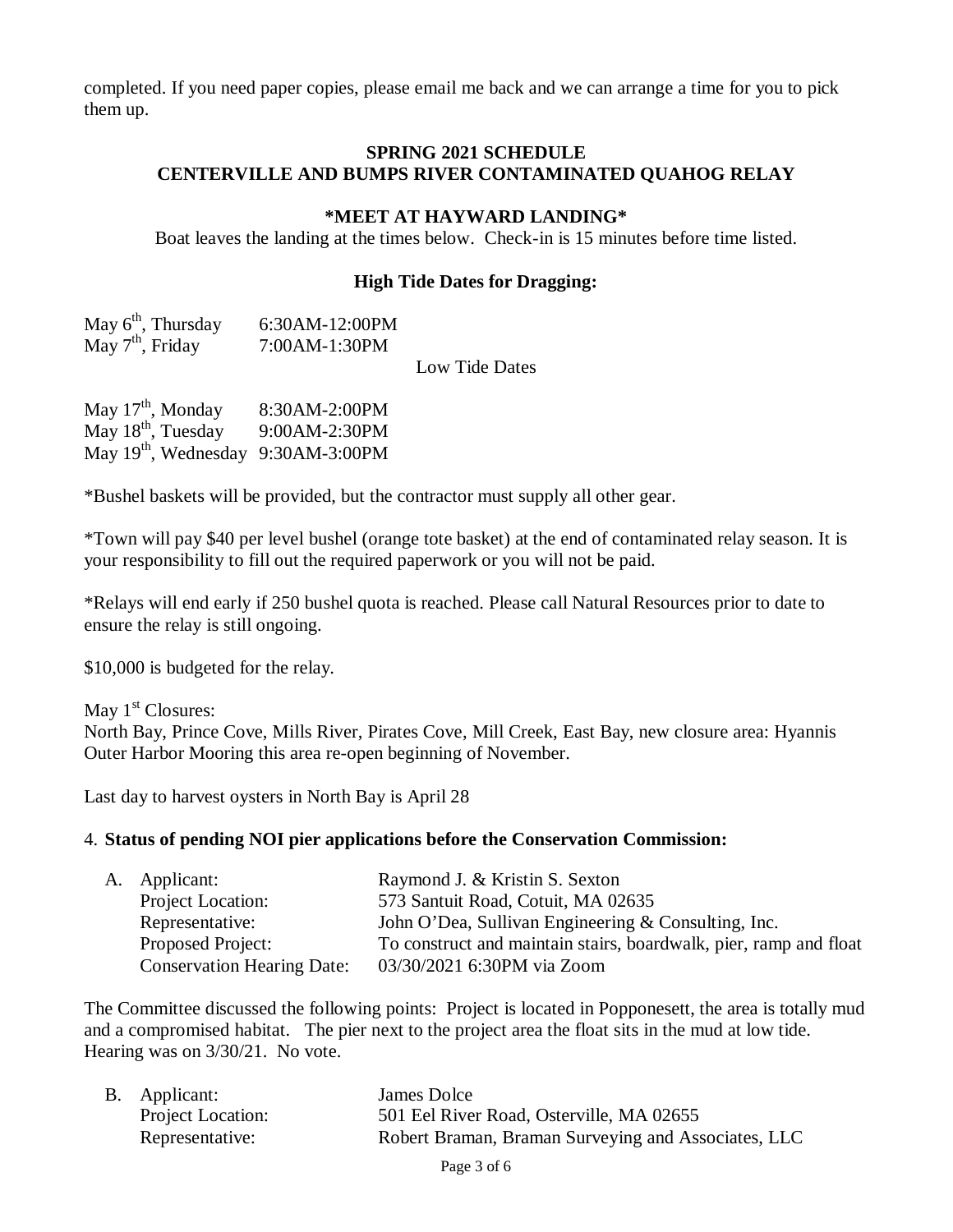| <b>Proposed Project:</b>          | Install an 8'x24' pile held float with a 3' 14' gangway off of an |
|-----------------------------------|-------------------------------------------------------------------|
|                                   | existing pier.                                                    |
| <b>Conservation Hearing Date:</b> | 04/06/2021 at 4:30PM via Zoom                                     |

Already heard by Conservation on 04/06/21. All the way up in Eel River in a compromised area. NR had no objections. No vote.

## 5. **Upcoming (and Old) Renewal & Transfer Hearings:**

A. Hearing for aquaculture renewal of the aquaculture license #16-02 (site ng039) in Barnstable Harbor for Douglas E. Crook, Jr, 11 Calvin Hamblin Road, Marstons Mills, MA 02648 for a period of 10 years. Public hearing to be held via Zoom, 04/06/2021 10:00AM.

Natural Resources supports this renewal. Hearing already took place. No Vote from the Committee.

B. Hearing for the aquaculture renewal of aquaculture license #16-01 (site ng009) in Barnstable Harbor for Wayne R. Hayes, 37 Anthony Drive, Hyannis, MA 02601 for a period of 10 years. Public hearing to be held via Zoom. 4/20/2021 9:00AM.

Natural Resources supports this renewal.

The Shellfish Committee unanimously voted by roll call to approve a motion made by Paul Caruso and seconded by Jacob Angelo to recommend approval of the aquaculture renewal of aquaculture license #16-01 (site ng009) in Barnstable Harbor for Wayne R. Hayes, 37 Anthony Drive, Hyannis, MA 02601 for a period of 10 years.

### 6. **New Business:**

A. General discussion and possible vote regarding moorings and their impact on shellfish habitat.

Paul Caruso presented:

Issues with moorings: Helix moorings more shellfish friendly than mushroom anchors. They are more expensive due to the installations. They also are more difficult to inspect. Helix do not work in area of high muck. Joes Grant Area and Bay Street are areas that could use the Helix.

The Committee requested that the Mooring Officer, Jay Horn come and discuss the topic of the Helix mooring to educate the Committee. Stuart will reach out to Officer Horn and invite him to come next month's meeting.

### 6. **Old Business:**

A. Proposed regulation changes pertaining to transfer of recreational permits and recreational permit suspensions: §1-5 and §407-71 for VOTE.

This item was discussed among the Committee.

The Shellfish Committee unanimously voted by roll call (Members (6): Angelo, Hagenstein, Lancaster, Caruso, Farinha, Rapp, Shumway did not vote.) to approve a motion made by Jacob Angelo and seconded by Robert Lancaster to approve the amending of the Shellfish Regulation §407-71 Revocation or suspension of Town permit as follows: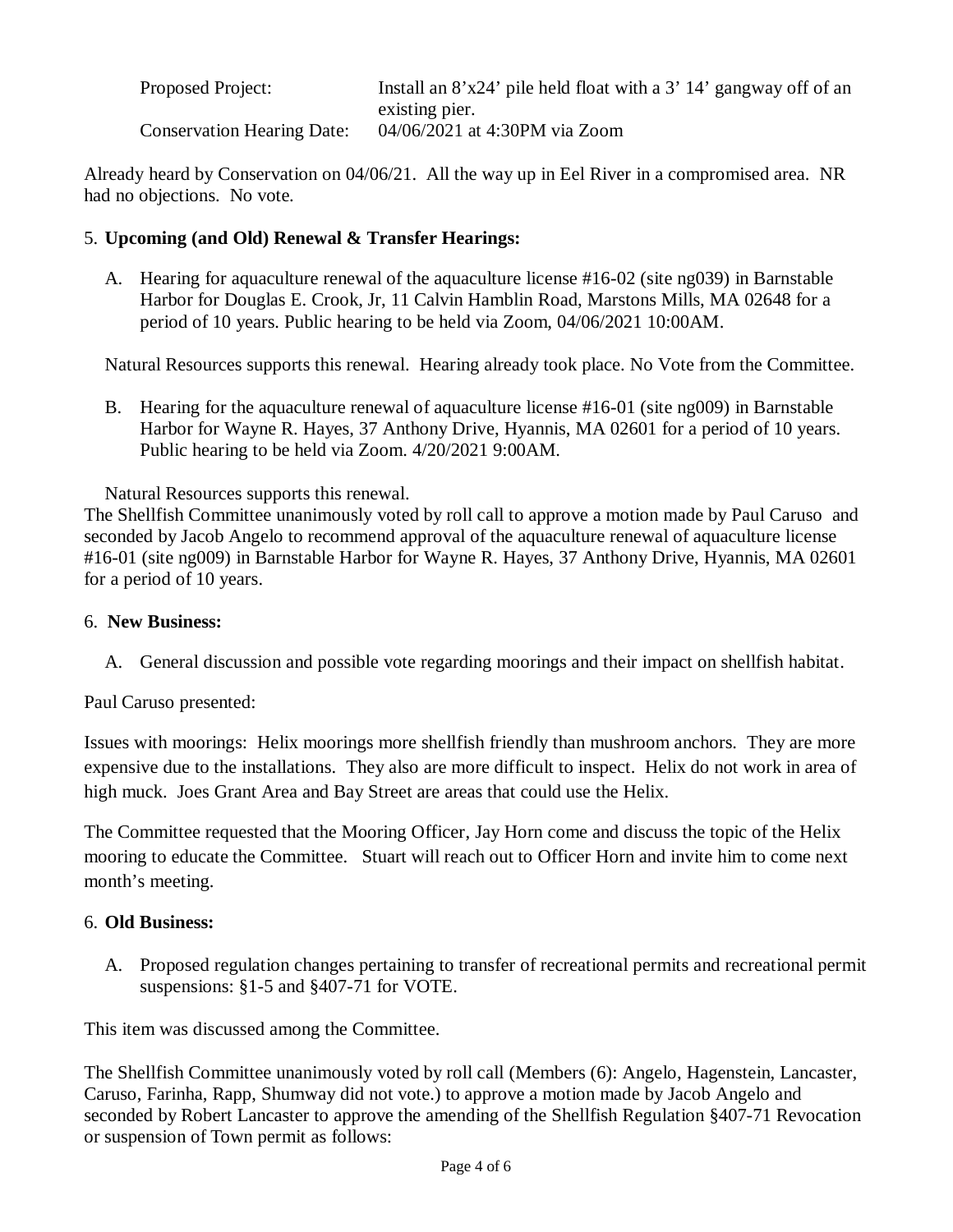Adding the wording highlighted in **bold:**

The Town of Barnstable shellfish permit, recreational or commercial, may be revoked or suspended by the Town Manager for any violation of the Town shellfish regulations. A hearing with the Town Manager will be afforded on revocations. **Recreational shellfish permits may also be suspended by the Director of Natural Resources at the request of the Shellfish Constable or a Natural Resource Officer for non-compliance with shellfish regulations. Any person who is issued a suspension will be provided the opportunity for a hearing with the Director of the Marine and Environmental Affairs Department. Any person desiring such a hearing must submit a written request for said hearing postmarked within five business days of the effective date of suspension. An appeal of the Director of the Marine Environmental Affairs Department's decision may be filed with the Office of the Town Manager within five days of issuance of said decision.** 

## §1-5 Proposed increase in fine from \$15 to **\$75:**

The Shellfish Committee unanimously voted by roll call (Members (7): Angelo, Shumway, Hagenstein, Lancaster, Caruso, Farinha, Rapp) to approve a motion made by Jacob Angelo and seconded by Paul Caruso to approve the amending of the Shellfish Regulation §1-5 Proposed increase in fine from \$15 to **\$75.**

## 7. **Special Presentations:** None.

## 8. **Matters not reasonably anticipated by the Chair:**

Counselor Kris Clark updated the Shellfish Committee on the last Town Council Meeting. The Council voted on 22 of 45 Capital Improvement Projects (CIP). One CIP is for improvements at the Scudder Lane Boat Ramp in Barnstable, which the Council appropriated \$150.000 for FY2022 for the funding of the design and permitting. The Council also approved a second stage for FY2023 (pending approval of Town Council for FY2023 Budget) \$650,000 was approved for Construction and Construction Management. Councilor Clark received a comment and request from a commercial shellfisherman that Granite Curbing not be used on this project as it impedes trailer maneuvering on the ramp. Chairman Rapp was asked to compose a letter to the Town Manager expressing this request. Councilor Clark believes the plan for reconstruction may use cement slabs and not pavement. Councilor Clark and Councilor Starr met with Sr. NRO Officer Amy Crouteau and discussed additional items that need to be addressed in the parking area of Scudder Lane Boat Ramp, ie: fixing the guard rails and realigning legal way to eliminate overgrowth that has encroached on parking along Scudder Lane.

The Shellfish Committee unanimously voted by roll call to approve a motion made by Jacob Angelo and seconded by Paul Caruso to have Chairman Rapp to send a letter to the Town Manager that granite curbing with 90 degree edge not be used on the Scudder Lane Boat Ramp Reconstruction Project.

Patricia Farinha the following comments:

Appointment expirations of the Committee Members are as follows:

Rapp, Stuart - Chair- exp. 6/30/2022 Angelo, Jacob- exp. 6/30/2021 Caruso, Paul- exp. 6/30/2022